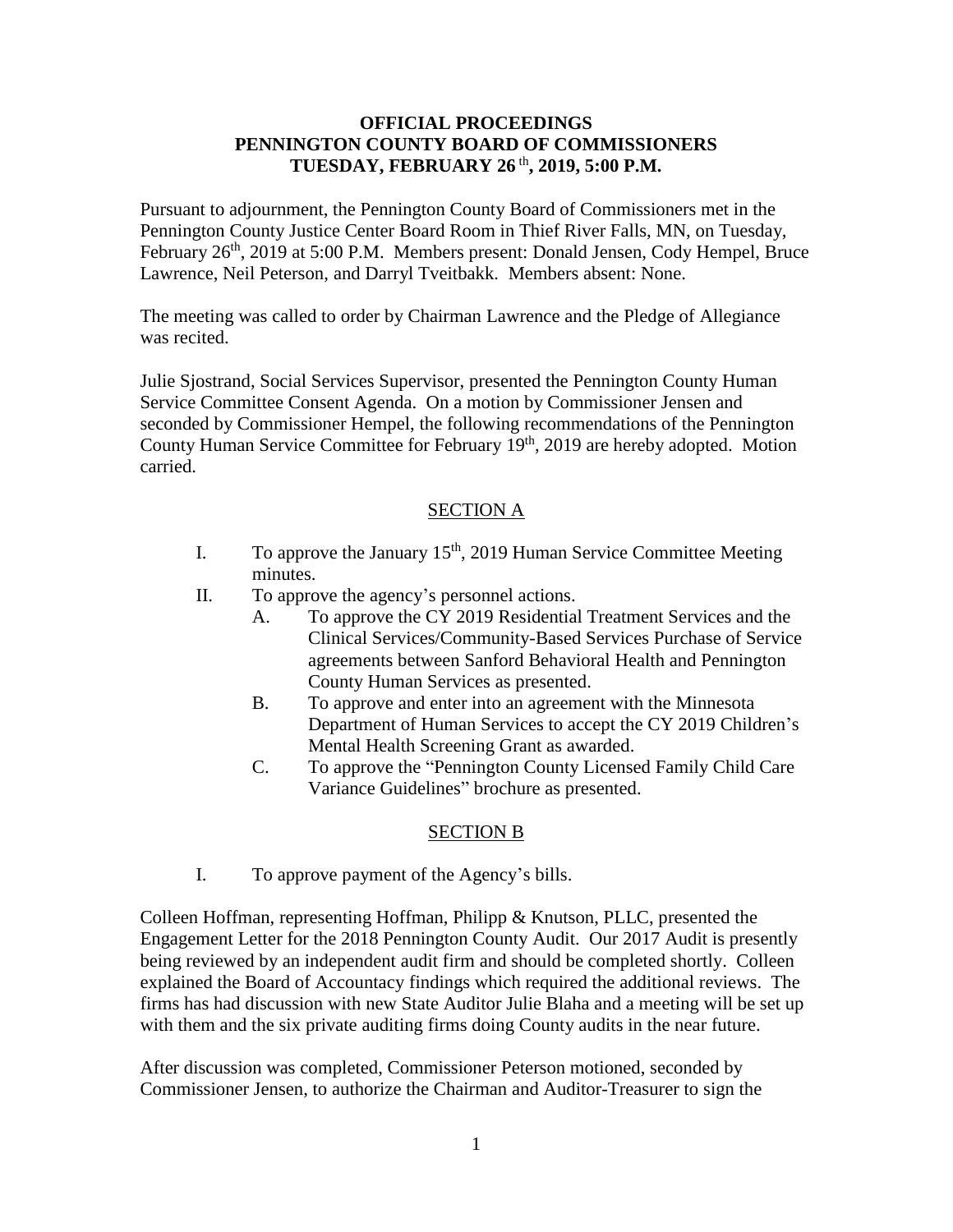Engagement Letter with Hoffman, Philipp & Knutson, PLLC to complete the 2018 Pennington County Audit. Motoin unanimously carried.

County Sheriff Ray Kuznia met with the County Board regardging Personnel recommendations. For Part-Time Corrections Officer he recommends Christopher Berg and Jon Erickson. For Full-Time Corrections Officer he recommends the transfer of Gregory Martinez and Alaina Juve.

Motioned by Commissioner Jensen, seconded by Commissioner Tveitbakk, to hire Christopher Berg as Part-Time Corrections Officer effective February  $27<sup>th</sup>$ , 2019. Motion carried.

Motioned by Commissioner Tveitbakk, seconded by Commissioner Jensen, to hire Jon Erickson as Part-Time Corrections Officer effective February 27<sup>th</sup>, 2019. Motion carried.

Motioned by Commissioner Jensen, seconded by Commissioner Tveitbakk, to approve the transfer of Gregory Martinez from Part-Time Corrections Officer to Full-Time Corrections Officer effective February 27<sup>th</sup>, 2019. Motion carried.

Motioned by Commissioner Tveitbakk, seconded by Commissioner Jensen, to approve the transfer of Alaina Juve from Part-Time Corrections Officer to Full-Time Corrections Officer effective February 27<sup>th</sup>, 2019. Motion carried.

Peter Nelson, Pennington County SWCD, presented the Resolution to adopt and implement the Amended Red Lake River Comprehensive Watershed Management Plan.

The following resolution was introduced and motioned by Commissioner Jensen, seconded by Commission Peterson, and upon vote was unanimously carried.

## **RESOLUTION TO ADOPT AND IMPLEMENT THE AMENDED RED LAKE RIVER COMPREHENSIVE WATERSHED MANAGEMENT PLAN**

**Whereas**, the Pennington County has been notified by the Minnesota Board of Water and Soil Resources that the Red Lake River Comprehensive Watershed Management Plan Amendment has been approved according to Minnesota Statutes §103B.101, Subdivision 14 and §103B.801, and Board Resolution #18-14:

**Now, Therefore, Be it Resolved,** the county hereby adopts and will continue implementation of the approved Comprehensive Watershed Management Plan for the area of the county identified within the Plan*.*

**Be it Further Resolved,** after the adoption of the Plan, the county shall amend existing water and related land resources plans and official controls as necessary to conform them to the Comprehensive Watershed Management Plan.

**Be it Further Resolved,** after the adoption of the Comprehensive Watershed Management Plan oramendments to the plan, Pennington County shall notify local units of government within Pennington County or the Red Lake Watershed District. The local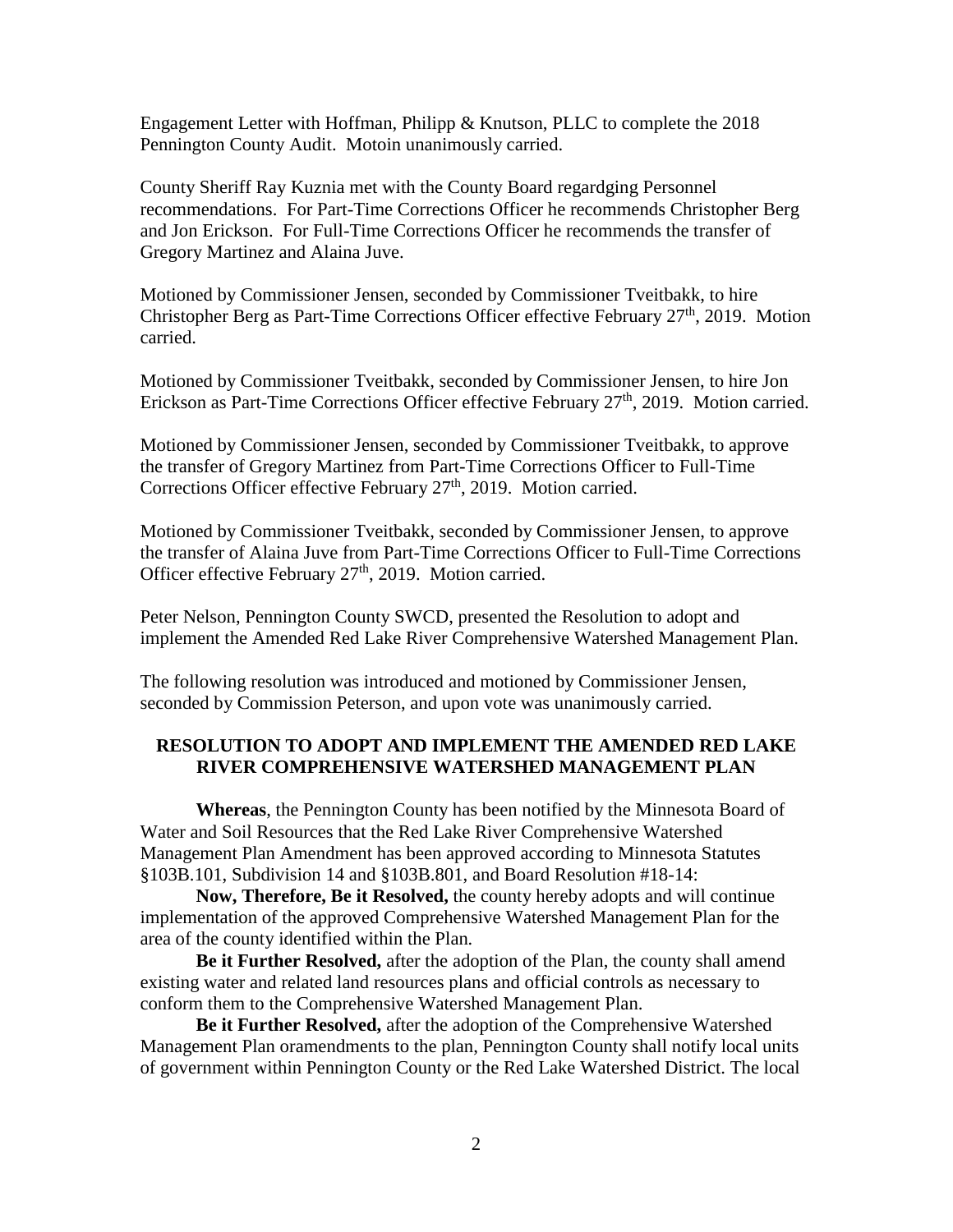units of government are required to submit existing water and related land resource plans and official controls within 90 days to the county for review as per Minnesota Statutes, Section 103B.325.

**Be it Further Resolved,** that within 180 days, the county shall review the submitted plans and official controls and identify any inconsistencies between the local plans and official controls and the Comprehensive Watershed Management Plan. Pennington County shall specify applicable and necessary measures to bring the local plans and official controls into conformance with the Comprehensive Watershed Management Plan.

**Be it Further Resolved,** if a local unit of government disagrees with any changes to its plan, the local unit has 60 days after receiving the county's recommendations to appeal the recommendations to the Board of Water and Soil Resources.

**Be it Further Resolved,** after receiving the recommendations of the county, or a resolution of an appeal, a local unit of government has 180 days to initiate revisions to its plan or official controls. The new or revised plans and official controls must be submitted to the county for review and recommendations.

At this time the County Board took up the request for funds from the North Country Food Bank. Motioned by Commissioner Hempel, seconded by Commissioner Jensen, to appropriate \$5,000 per year for 5 years to the North Country Food Bank. Motion carried.

The County Board then discussed the proposal for Mar-Kit to purchase a 2012 Grizzly 240-T100 Two Ram Baler and a conveyor at a cost of \$300,000. Theresa Blakely, representing Les's Sanitation, noted that the SCORE funds come from part of the Solid Waste Assessment fee on all resident's garbage bills. It is then distributed back to the Counties from the MNPCA. The baler would lead to greater efficiencies in recycling efforts. The County Board stated there needs to be another conversation with Steve Nordhagen and ask what other alternatives there may be. This item was held over to the next County Board meeting.

Motioned by Commissioner Jensen, seconded by Commissioner Hempel, to issue a replacement warrant for lost warrant  $#185025$  issued to Leads Online on January  $11<sup>th</sup>$ , 2019 in the amount of \$1,188.00 without issuance of an indemnifying bond. Motion carried.

Motioned by Commissioner Hempel, seconded by Commissioner Peterson, to approve the Board minutes of February  $12<sup>th</sup>$ , 2019 as written. Motion carried.

Motioned by Commissioner Tveitbakk, seconded by Commissioner Hempel, to approve the Human Services warrants totaling \$100,594.66 and also the following Commissioner warrants. Motion carried.

| <b>County Revenue</b>                                                           | \$52,577.40 |
|---------------------------------------------------------------------------------|-------------|
| Road & Bridge                                                                   | \$80,425.26 |
| Per diems and meal reimbursements in the amount of \$369.02 were also approved. |             |